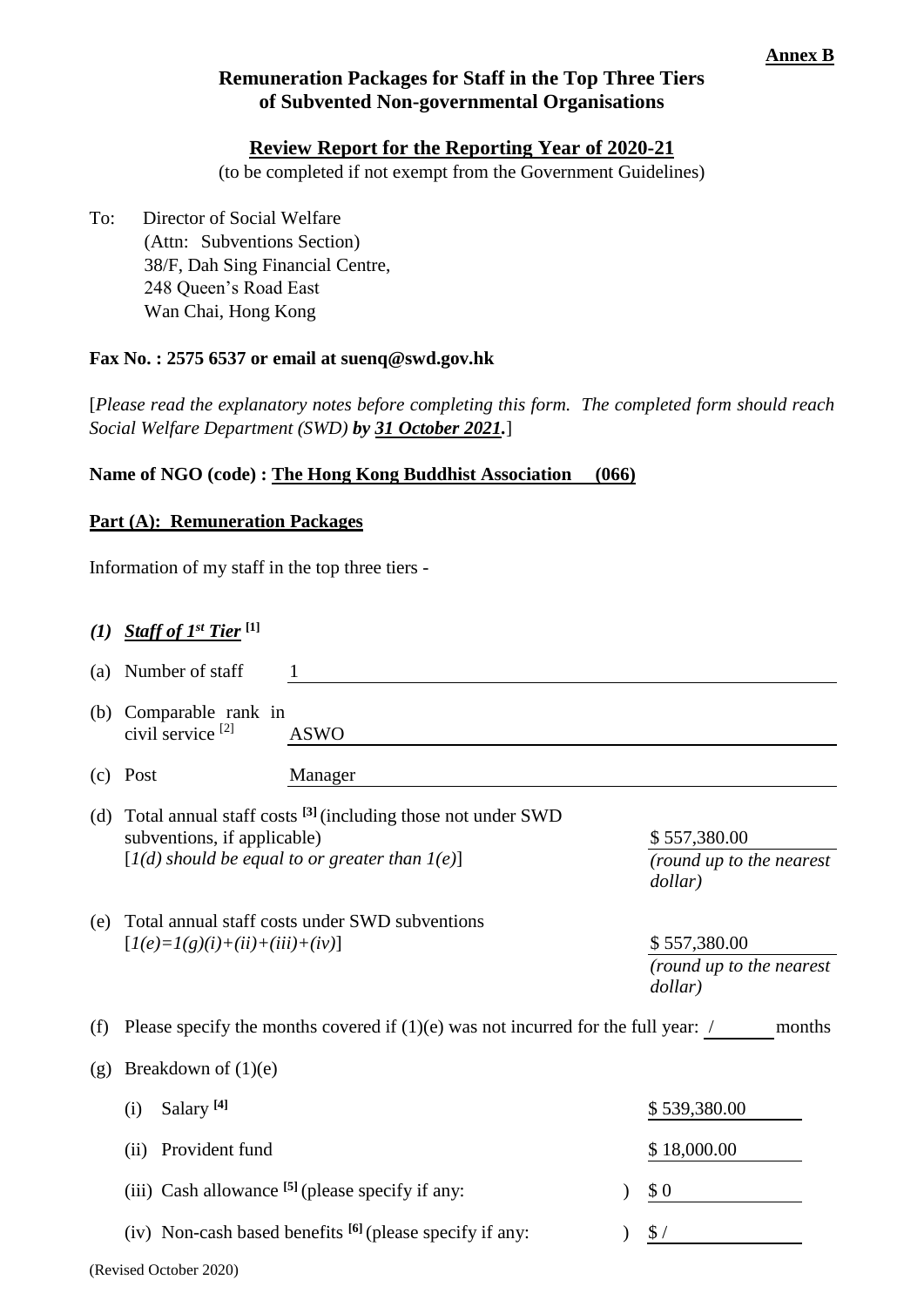|     | (2) Staff of $2^{nd}$ Tier <sup>[1]</sup>                                                                                                                                                 |                                                   |  |                                                       |  |  |
|-----|-------------------------------------------------------------------------------------------------------------------------------------------------------------------------------------------|---------------------------------------------------|--|-------------------------------------------------------|--|--|
| (a) | Number of staff<br>5                                                                                                                                                                      |                                                   |  |                                                       |  |  |
| (b) | Comparable rank in $ASWO, SWA$<br>civil service <sup>[2]</sup>                                                                                                                            |                                                   |  |                                                       |  |  |
|     | $(c)$ Post                                                                                                                                                                                | Superintendent, Centre-in-charge                  |  |                                                       |  |  |
| (d) | Total annual staff costs <sup>[3]</sup> (including those not under SWD<br>subventions, if applicable)<br>$[2(d)$ should be equal to or greater than $2(e)$ ]                              |                                                   |  | \$3,386,574.62<br>(round up to the nearest<br>dollar) |  |  |
| (e) | $[2(e)=2(f)(i)+(ii)+(iii)+(iv)]$                                                                                                                                                          | Total annual staff costs under SWD subventions    |  | \$3,319,350.55<br>(round up to the nearest<br>dollar) |  |  |
| (f) | Breakdown of $(2)(e)$                                                                                                                                                                     |                                                   |  |                                                       |  |  |
|     | Salary <sup>[4]</sup><br>(i)                                                                                                                                                              |                                                   |  | \$3,036,055.76                                        |  |  |
|     | Provident fund<br>(ii)                                                                                                                                                                    |                                                   |  | \$283,294.79                                          |  |  |
|     | (iii) Cash allowance $[5]$ (please specify if any:                                                                                                                                        |                                                   |  | \$0                                                   |  |  |
|     | (iv) Non-cash based benefits $[6]$ (please specify if any:                                                                                                                                |                                                   |  | $\frac{1}{2}$                                         |  |  |
|     |                                                                                                                                                                                           |                                                   |  |                                                       |  |  |
| (3) | Staff of 3rd Tier <sup>[1]</sup>                                                                                                                                                          |                                                   |  |                                                       |  |  |
| (a) | Number of staff                                                                                                                                                                           | $\overline{2}$                                    |  |                                                       |  |  |
| (b) | Comparable rank in<br>civil service <sup>[2]</sup>                                                                                                                                        | RN, SWA                                           |  |                                                       |  |  |
| (c) | Post                                                                                                                                                                                      | Deputy Superintendent, Assistant Centre-in-charge |  |                                                       |  |  |
| (d) | Total annual staff costs <sup>[3]</sup> (including those not under SWD<br>subventions, if applicable)<br>\$1,288,619.00<br>$[3(d)$ should be equal to or greater than $3(e)$ ]<br>dollar) |                                                   |  | (round up to the nearest                              |  |  |
| (e) | Total annual staff costs under SWD subventions<br>\$1,237,237.00<br>$[3(e)=3(f)(i)+(ii)+(iii)+(iv)]$<br>(round up to the nearest<br>dollar)                                               |                                                   |  |                                                       |  |  |